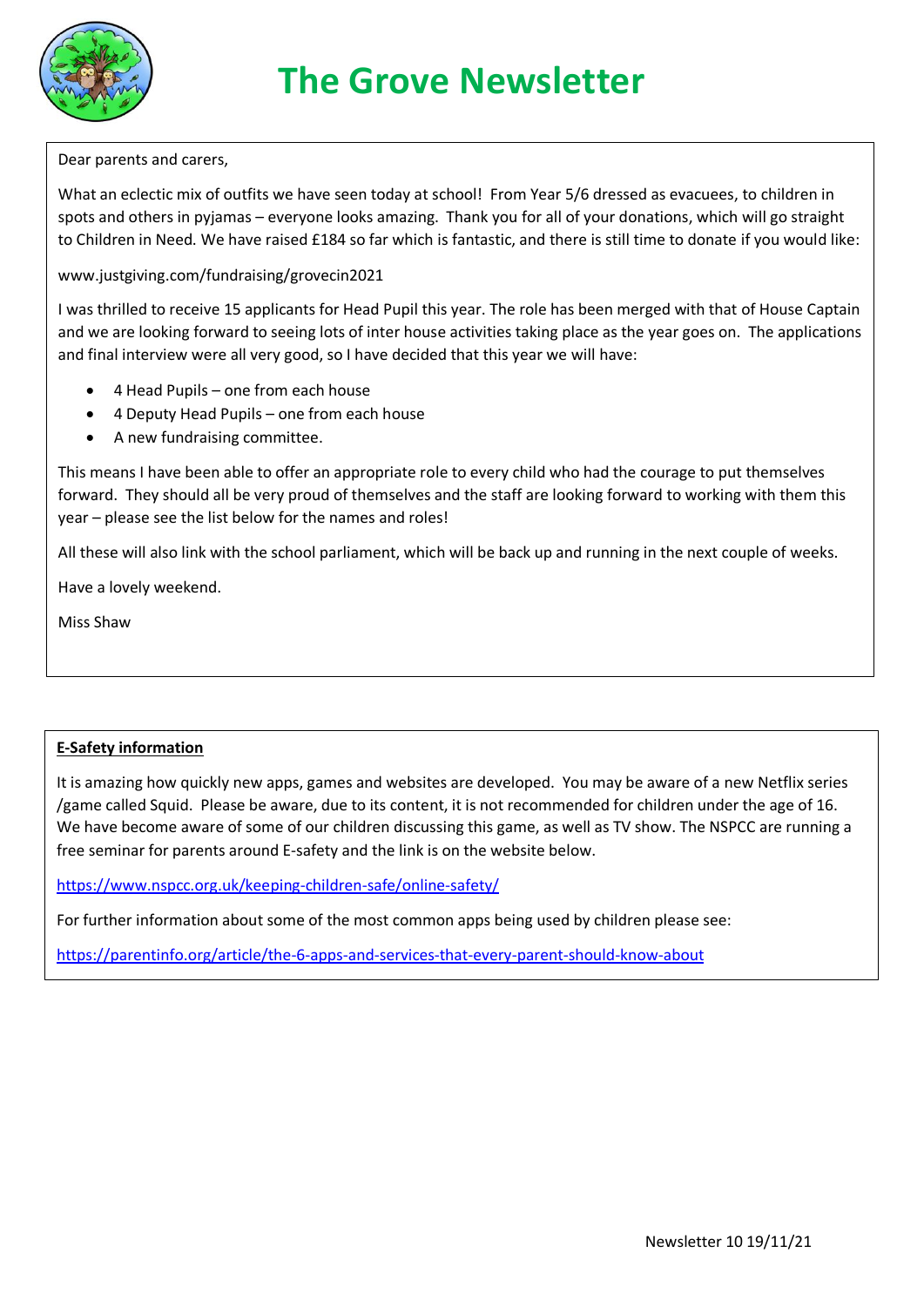

## **Congratulations to:**

#### **Heads of house:**

|               | <b>Churchill</b> | <b>Fitzwilliam</b> | <b>Trinity</b> | <b>Darwin</b> |
|---------------|------------------|--------------------|----------------|---------------|
| Head          | Nicole           | Adam               | Lilly          | Tilly-Mai     |
| <b>Deputy</b> | Astin            | Katelyn            | Alex           | Eduard        |

## **Fundraising Committee:**

**Chair** – Lee **Bursar** – Ezra Julia Amirah Nahana Freya Nadia



### **Reminder – no nuts please**

We have several children in school with severe nut allergies. Just a reminder please - if you are sending any food into school e.g. for packed lunches or to be given out for your child's birthday, please ensure that such items do not contain any nuts.

Many thanks for your consideration.